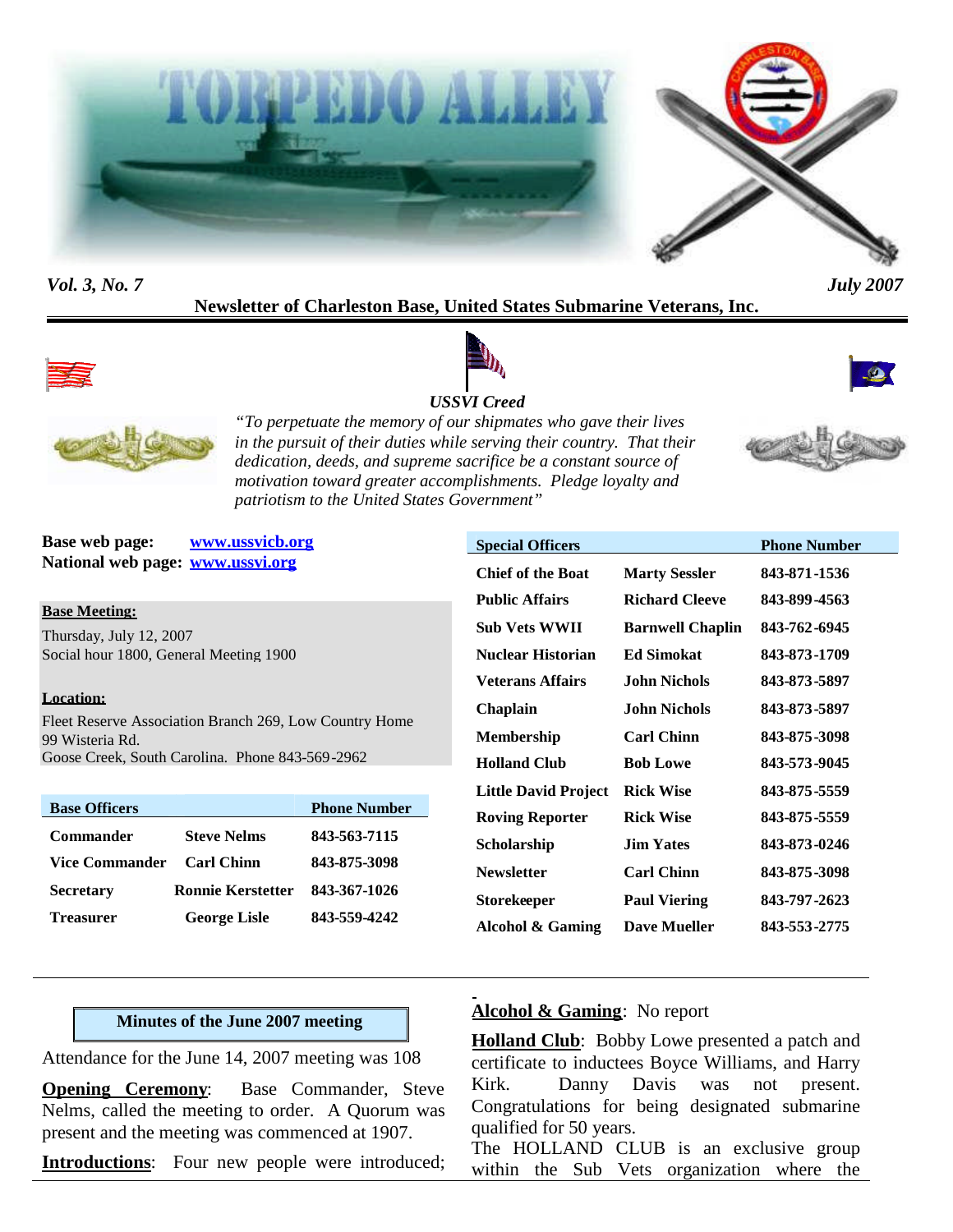Thomas Britton, Chris LaForce, James Palmer(USMC), and Willard Warren. Welcome aboard.

**Treasurer**: George Lisle gave the treasurer's report.

**Secretary:** Ronnie Kerstetter asked for a motion to approve the meeting minutes from last month. A motion was made and seconded. Minutes approved.

**Storekeeper**: Paul Viering reminded everyone "if you ordered something, pick it up". Paul has 7 small CO2 fire extinguishers for sale tonight for \$5 each. These fire extinguishers were donated to Sub Vets by Dale Hostetter (the fire extinguisher man) they are a \$177 item on sale tonight for \$5. Dale has fire extinguishers from time to time.

**Chaplain**: Nick Nichols presented the binnacle list.

- Bill Burke's wife, Lynn, had cancer surgery. She is at home and recovering. Please keep Lynn and Bill in your prayers.
- Larry Sims mother passed away and a card was sent to him with our sympathy.
- ETCM(SS) Ken LeBlanc passed away on May 13<sup>th</sup>. He was a member of the REDFISH Base. The base sent his wife Gail a sympathy card in remembrance of her husband.
- Richard Burke passed away on May  $10^{th}$  from a heart attack. He was on the NAUTILUS, RAY and SUBLANT STAFF. No address was known so no card has been sent.
- Pat Stout, Jerry's wife, had cancer surgery and is doing well. The base sent her a get-well card.
- Connie Mabie, Sy's wife, suffered a stroke and is in Health South for rehabilitation. The base sent her a get-well card.
- Sy Mabie is undergoing chemo therapy and is having a difficult time. The base sent him a card wishing him well. Please keep both Sy and Connie in your prayers.
- George Dale was in the hospital for the end of May/first of June. He was seriously sick with an infection and 104 temp but is doing well at present. The base sent him a get-well card.
- Ben Hardaway's wife, Sharon, is in Health South recovering from disc surgery in her back. She is beginning to have some movement in her legs. They are asking for no visitors at present. The base sent her a get-well card.
- Jim Keller is having cancer surgery on June  $19<sup>th</sup>$ . Please keep him in your prayers.
- James Suddeth's mother, Fran Josephson, passed away on June  $9<sup>th</sup>$ . She was our guest speaker on a

requirements for eligibility are a minimum of 50 years qualified in submarines, and a LIFE member of the USSVI organization for 1 year, or a regular member for 5 years.

Bobby noted that the Charleston Base started growing in 1999 and membership is increasing every month.

**Vice Commander Report**: Carl reminded everyone to vote for the Eastern District 4 Commander. Turn in your ballot tonight or send to Buddha by June 20th. Buddha mentioned that we are not looking for approvals from anyone. "What we need is voting power. It is very important that you vote. National was given the right to raise dues as they see fit. You can't complain if you don't vote." Please vote to support the best interests of our local base.

## **Fleet Reserve:** No report

**Chief of the Boat**: Marty Sessler said that no emails came back, "first time that has happened". 102 people showed up for the picnic. If you were not there you missed a good picnic and a hot day. Thank you to the people cooking over the grill, those handling the tickets, keeping the food cold and the many people that supported this effort. Many people spent a lot of time including the band. The Memorial Day ceremony at Parks Cemetery and Trident Hospital had in excess of 35 people who participated. Need to get more young people involved.

Thank you to Mike Emerson for making a shadow box for the donated flag from Iraq. The flag is now displayed in the After Battery.

As Dave Rein mentioned the 10-year anniversary for the Charleston Base is 24 July.

We will have working parties to make the old spray paint booth into a complete kitchen with a doorway into the After Battery. Join us for the working parties; pitch in, your help will be appreciated.

**Base Commander**: Buddha had the following comments:

Lazy Eye program – cancelled due to liability issues.

Caps 4 Kids – Tom Lufklin is working with MUSC cancer unit to present "Honorary Submariner " hats to kids undergoing treatment for cancer. Tom noted that only 1 in 10 kids would be healthily enough to come to the presentation. The nurses will give the caps to other kids undergoing treatment. We can only have 2-3 Sub Vets at the presentation due to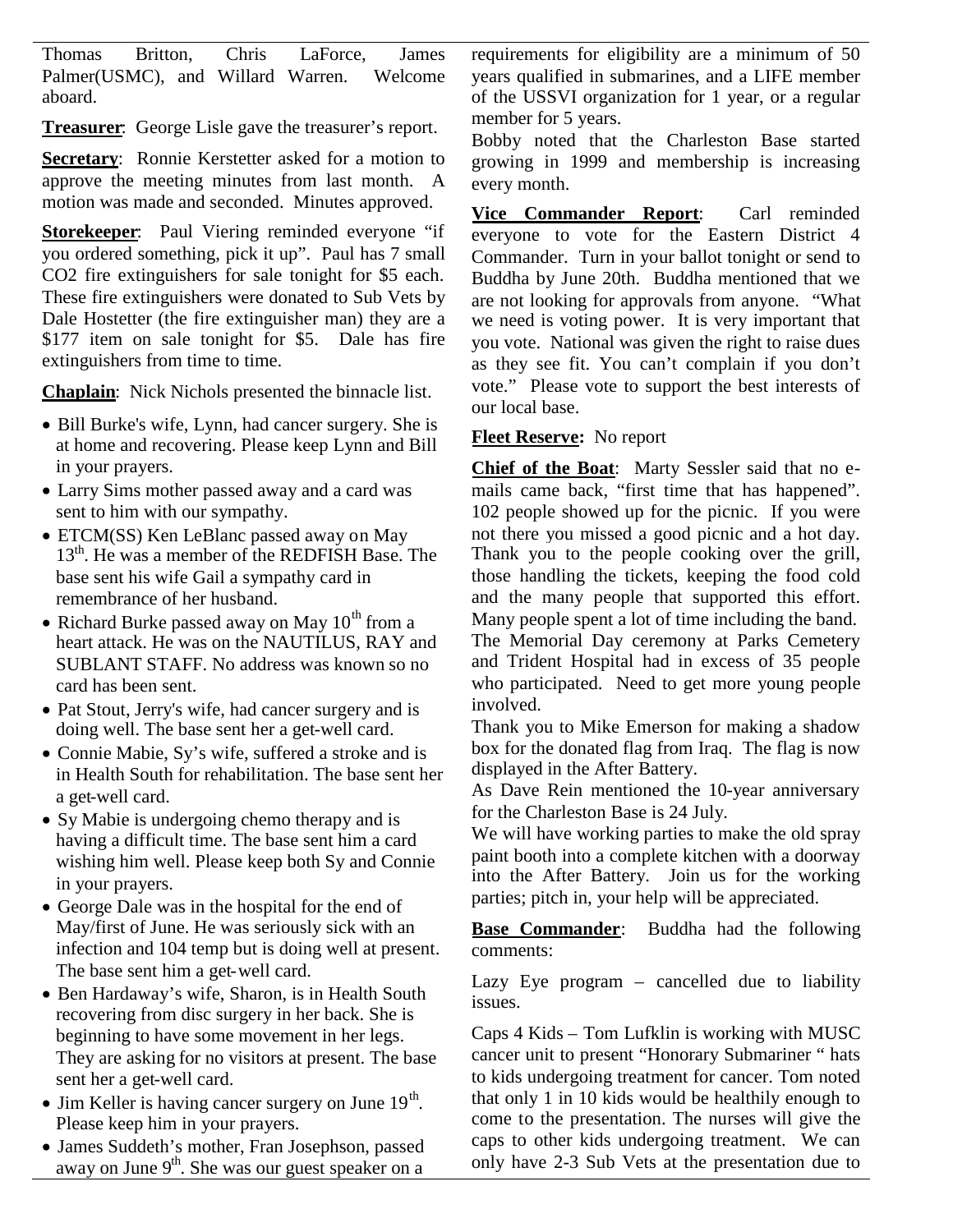few occasions, a Navy WAVE during WWII and worked on breaking the German Enigma and Japanese codes. The base sent James and his family a card in remembrance of his mother. Additionally, a donation will be made to the US Navy Memorial in DC as requested by the family in lieu of flowers.

- It was noted that Greg Smith whose daughter, Kelsey was brutally murdered in KS, was a Submarine Veteran (Sonar Tech). In lieu of having a mailing address to send a card I signed the online Obituary Guest Book for the Charleston Base.
- Richard Sparger's sister passed away

Dates to Remember: D-Day – June 6, 1944.

Flag Folding Detail – Lee Allison will be taking names and phone numbers for those who would like to participate.

**Public Affairs**: Richard Cleeve has the slideshow working on the wall TV monitor during meetings. More new pictures have been added to our base website. Richard has some changes for the website.

**Sub Vets WWII**: Lee Allison reported that the next Swamp Fox Chapter meeting will be at Ryan's Family Steak House 1314 North Main Street in Summerville on Thursday June 21, at 1200 (noon). Any Sub Vets member can join the Sub Vets WWII as an associate member and are encouraged to do so. They hold a lunch meeting every other month on the third Thursday at Ryan's.

**Veteran's Affairs**: Nick Nichols highlighted some items from the VA website. There is a big Red Cross computer scam by individuals trying to get social security numbers and personal information of people in the war zone from family members. TriCare is trying to raise fees again. Get your pneumonia immunization. This is generally recommended for people over age 65 and for anyone with chronic heart and lung illnesses or diabetes.

**Membership**: Carl reports 276 members coming into the meeting tonight. Charleston Base is still #3 in the number of members of any base in the country. We are only 50 behind the #2 base. Keep bringing in new people.

If you change your home address, phone number or e-mail notify Carl Chinn, our membership chairman, so that he can make the changes to both the national and local data bases. If you have inputs (good useful information) for the newsletter send them to Carl Chinn. The next newsletter will go out June 30th or July 1st.

risks of infections to the kids. Richard Sparger made a motion to pass the hat to generate money to buy some hats. This motion was seconded. We collected \$481dollars, enough for about 62 hats including the embroidery.

Ladies social – We would love to have a ladies social if we can get enough to sign up. Same deal as the men \$5 to get in, \$1 beer, \$2.50 mixed drink. Men, this means that you will have to talk to them. Julian Villegas is carrying donations from the Fleet Reserve Branch 269 & Charleston Base Sub Vets to the Walterboro VA nursing home. They can use puzzle books, books on tape, CD's, music, DVD's, VCR's, etc. Items can be tuned in to Buddha and Julian will get them to Walterboro.

**Old Business**: The status of the torpedo was brought up. Buddha will contact Mayor Summy in North Charleston now that the election is over.

**New Business**: Carl Chinn made a motion to purchase a new PA system, not to exceed \$450 to replace the old one that is on its last legs. Motion seconded and approved. No-Neck noted that this is your stuff. Any Sub Vet member can borrow our tables, chairs, cooker, the PA system, etc. Buddha mentioned that we have a sign-out sheet at the gas station at the After Battery for this purpose.

**Good Of The Order**: The depth charge drawing was held. The winner was Glen Gunnis. Bill Roberts asked when is the float coming back? The Aiken base still has the parade float.

Nick Nichols invited all to the Old Fort Baptist Church on Sunday July 1st at 10:30 till 12:00 for a service of patriotic music. Feel free to wear your vest.

If you know of anyone that has not voted for ED-4 Commander get the ballot to Buddha by June 20th.

Dave Rein charged the Alcohol and Gaming Dept Head with falling down in providing services. Being derelict in not having enough Makers Mark Kentucky Bourbon Whiskey at the picnic. Dave asked for a motion to start impeachment proceedings, which was seconded by Clyde Peters. The group decided to give No-Neck Mueller a hymn salute for not having qualified bartenders who could find the Makers Mark.

The Base Commander adjourned meeting at 2000.

**\*\* End of the minutes for June 2007 \*\***

*"Don't tell mom I'm a submariner, she*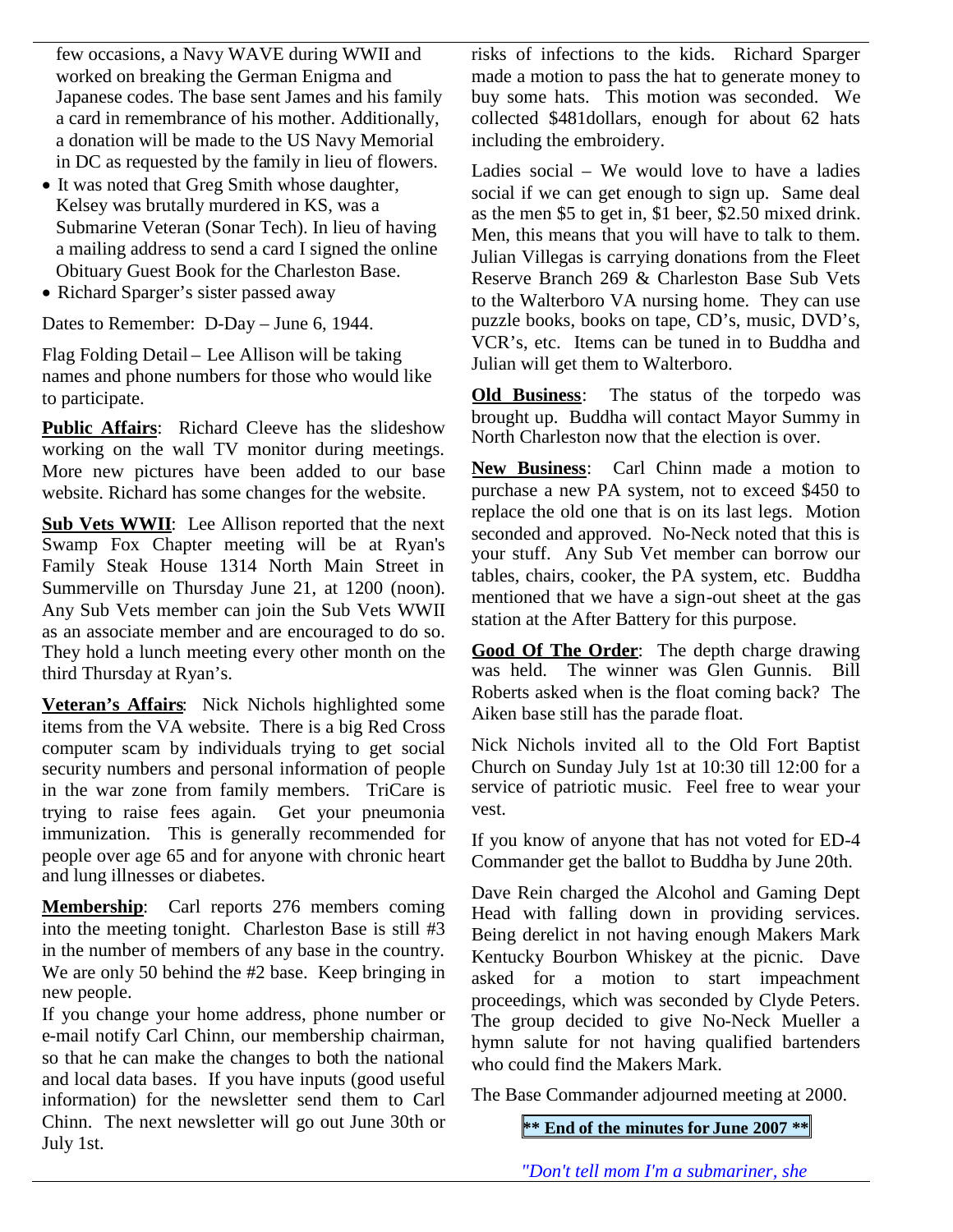| <b>July Birthdays!</b>                              |                                      |                                            |                                 |  |  |
|-----------------------------------------------------|--------------------------------------|--------------------------------------------|---------------------------------|--|--|
| Bognar<br>Freshour<br>Keller<br>Petersen<br>Stuffle | Cowman<br>Gunnis<br>Kennedy<br>Simpo | Dasch<br>Hazard<br>Menefee<br>Snyder, R.R. | Deal<br>Jones<br>Owens<br>Stoll |  |  |

#### **Membership and Dues Information:**

We are currently the third largest base in size. We have 277 members behind Groton (2,271) and San Diego (327). Keep on recruitin'!

If you have any changes to your membership info (address, phone, e-mail, etc.) you can now make those changes directly on-line in the Sub Vets national database. If you want, I can make the changes for you...just let me know. If you have changes, please let me know at **chasbasemembernews@sc.rr.com** or **carlc@sc.rr.com** or call 875-3098. This is so we can keep our local information current and accurate. PLEASE send changes to me! I update the COB, Chaplin and others with contact/personal information.



July 12 – Regular meeting, 1900, FRA Branch 269

# **Terminology Trivia**

*"Frocking of Naval Personnel"*

An early use of "frock" (15th century) referred to the long habit characteristically worn by monks. Through the centuries, frock came to describe various loose garments of some length. The "frock coat," which was a long-skirted garment coming almost to the knees, became a popular fashion for men in the early 19th century and was quickly adopted for military uniforms. It is feasible that the frock coat was so called because the length was reminiscent of earlier clothing articles.

There is an alternative explanation for the term "frock coat." An ornamental closure, called a "frog," which consisted of a spindle-shaped button passing through

| <b>July Submarines Lost:</b>                                                                                                          |               |  |  |  |  |
|---------------------------------------------------------------------------------------------------------------------------------------|---------------|--|--|--|--|
| SS 133                                                                                                                                | July 4, 1944  |  |  |  |  |
| SS 273                                                                                                                                | July 26, 1944 |  |  |  |  |
| There is a port of no return, where ships<br>May ride at anchor for a little space<br>And then, some starless night, the cable slips, |               |  |  |  |  |
|                                                                                                                                       |               |  |  |  |  |

*Leaving an eddy at the mooring place . . . Gulls, veer no longer. Sailor, rest your oar. No tangled wreckage will be washed ashore.*

#### **From the Base Commander**



I want to report that we had 139 ballots cast in the District 4 Commander vote. With 277 members this is only 50 percent of our members voting. I am disappointed in this number since I was expecting nearly 100%. This issue is closer to home than most (although ALL issues are important) because one of our own members is running.

The results of the vote should be announced 23 July. Remember…if you don't vote, don't BITCH!

#### **Obituary**

We offer our sincere condolences to our shipmate, ICCS (SS) Ovie 'Mike' Mulkey, his wife Ann and their family on the death in the line of duty of their son, Capt. Louis Mark Mulkey, Charleston Fire Fighter. Please send your cards to the family at: The Mulkey Family, 405 Rose Lane, Summerville, SC 29485-5730.



Capt. Louis Mark Mulkey, 34, of Charleston,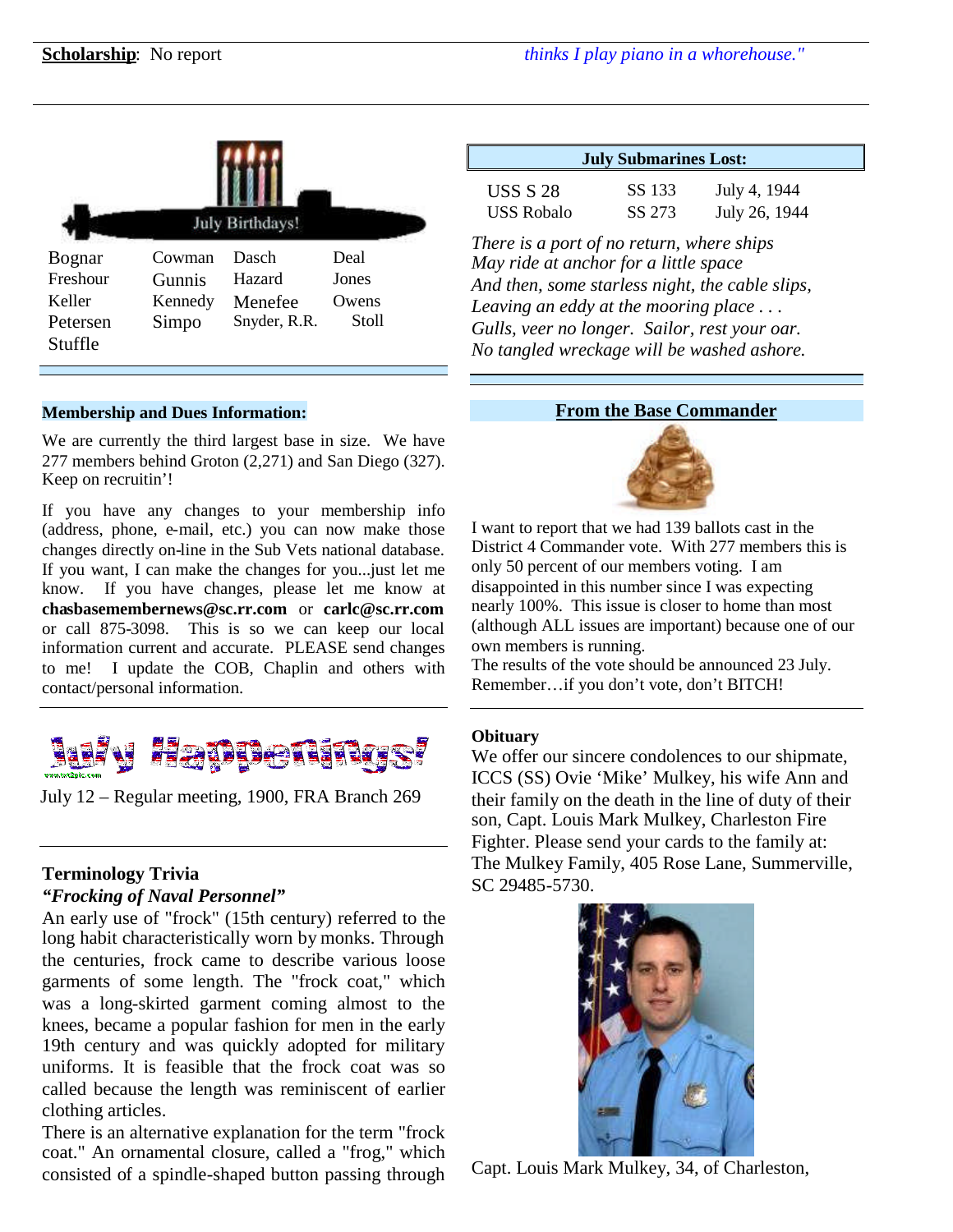a loop of material or braid, was typical on military uniforms at least as early as the mid-18th century. The expression could have evolved from frog coat to frock coat.

Our assumption is that the current usage of "frocking" is in some way related to the officer's frock coats. The verb form "to frock," relating originally to the monk's cloak, meant "to invest with priestly office or privilege." Perhaps this idea of establishing position by the donning of a particular garment is resurrected here. Another explanation for the link between the term and the practice is that the early undress uniform for a midshipman was a short coat whereas that for a lieutenant was a frock coat. When a midshipman was appointed to act in the capacity of a lieutenant, he wore the uniform of the latter. In this instance, it could be said he was "frocked."

Regarding the practice of frocking itself, there are various instances in Navy Regulations at least as early as 1802 of personnel assuming the uniform of the next higher rank, not necessarily with higher pay, when appointed by proper authority to assume the duties and responsibilities of that rank prior to actual promotion. These appointments were sometimes temporary as when it was necessary rapidly to swell the ranks during war time, especially in the Civil War. Other instances concerned a commander's need to fill an unforeseen vacancy for which there was no one of equal rank. In this case, a junior who was qualified for promotion would assume the uniform and duties pending approval by the Navy Department.

The practice that we currently refer to as frocking has been in common usage in one form or another throughout the Navy's history. There does not seem to be a definite point however at which the practice was first established. The original use of the term "frocking" to describe the current policy is also unclear, but probably is of recent vintage as it does not appear in earlier documents (18th-19th century). The 1974 version is the earliest Bureau of Naval Personnel Manual to contain the policy itself and refer to it as "frocking."

#### **Petty Officer Rating Badge Locations and Eagle Designs**

The uniform regulations of 19 February 1841 introduced a sleeve mark for the uniforms of petty officers consisting of an eagle facing left (from the wearer's perspective) with wings pointed down, while perched on a fouled anchor. It was to be worn half

husband of Lauren Bennett Mulkey died Monday, June 18, 2007. A gathering of family and friends will be held Friday, June 22, 2007 from 4 until 8 o'clock and Saturday, June 23, 2007 from 12 o'clock until 4 o'clock at James A. Dyal Funeral Home, 303 South Main Street, Summerville. A memorial service will be held Saturday evening, June 23, 2007 at 6 o'clock at Summerville High School Stadium. Graveside funeral service will be held Sunday, June 24, 2007 at 5 o'clock at Summerville Cemetery. In lieu of flowers, donations may be made to the Coach Mulkey Scholarship Fund at any Wachovia Bank location. Louis was born October 10, 1972 in Groton, Connecticut, son of Ovie Michael Mulkey and Elizabeth Ann Kornahrens Mulkey of Summerville. He was a graduate of Summerville High School, Class of 1991. He attended Newberry College and USC. He was a Sertoma Football and Basketball Coach with Summerville High School and a firefighter with City of Charleston Fire Department. He attended St. Joseph Catholic Church. Survivors including his wife and parents are, one brother, Wayne Mulkey of Navarre, Florida; two nieces, Kathryn Danielle Mulkey and Kayla Elizabeth Mulkey both of Navarre, Florida; mother and father-in-law, Karen and Michael Bennett of Gaithersburg, Maryland; grandmother, Elizabeth Kornahrens of Mt. Pleasant; several cousins and two cities of numerous friends, students and coworkers. ARRANGEMENTS BY JAMES A. DYAL FUNERAL HOME, 303 SOUTH MAIN STREET, SUMMERVILLE, SOUTH CAROLINA. Visit our guestbook at www.charleston.net/deaths. Published in the Charleston Post & Courier on 6/21/2007.

## **Obituary 2**

It is my very sad duty to advise that Admiral Eugene B. Fluckey, went on Eternal Patrol at 11:45PM EDT 28 June 2007. He was in the Hospice Unit at Anne Arundel Hospital, Annapolis MD. He will be cremated and inurned in the Columbarium at the Naval Academy. A service will be held at the Naval Academy Chapel with inurnment following at a later date, estimated at least four weeks. Admiral Fluckey was the last living Submariner from WWII to have received the Medal of Honor. Another hero is at peace.

Admiral Fluckey. . . Rest your oar

**Trayer Commissioned at RTC**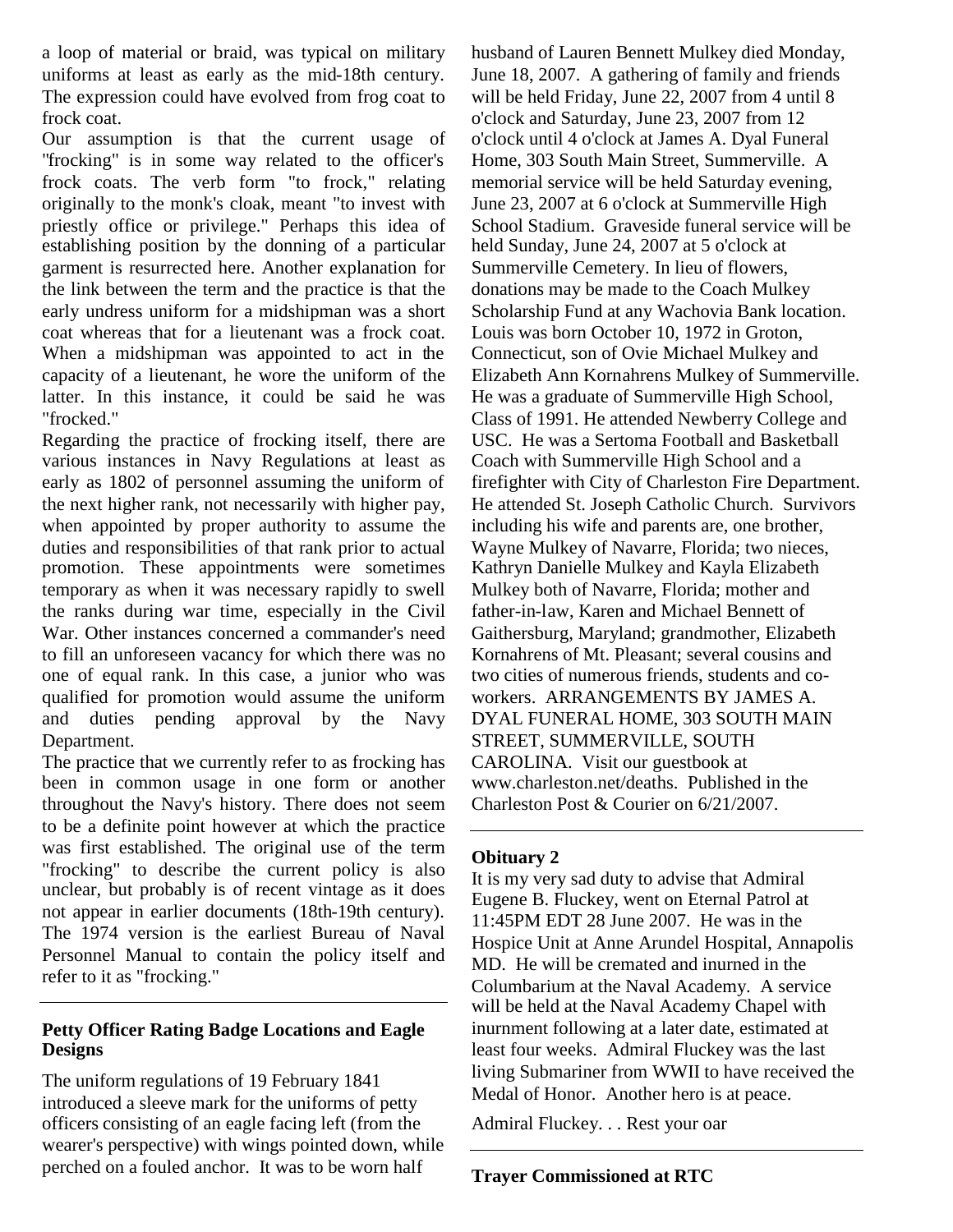way between the elbow and shoulder on the front of the sleeve. Boatswain's Mates, Gunner's Mates, Carpenter's Mates, Masters at Arms, Ship's Stewards and Ship's Cooks wore it on the right sleeve while Quarter Masters, Quarter Gunners, Captains of the Forecastle, Captains of Tops, Captains of the Afterguard, Armorers, Coopers, Ship's Corporals and Captains of the Hold wore it on the left sleeve. It was difficult to distinguish between different ratings using this system.

The uniform regulations of 1 December 1866 introduced a system of rating badges, with eight specialty marks. Depending on design and where these badges were worn, thirteen ratings could be identified. A petty officer rating badge incorporating an eagle, specialty mark and chevrons with points down was introduced in the uniform regulations of 1886.

The eagle faced left with its wings pointed horizontally to the sides. The regulations specified that petty officers of the starboard watch were to wear rating badges on their right sleeves. The left sleeve was to be used for those on the port watch. General Order 431, dated 24 September 1894, changed the eagle's wings to point upward, though the eagle continued to face to the left. The uniform regulations of 25 January 1913 changed the location of rating badges so that ratings badges were no longer worn on the sleeves corresponding to assigned watches. Right arm rates were to signify men of the Seamen Branch; left arm rates were to be used by personnel of the Artificer Branch, Engine Room Force, and all other petty officers. The eagle continued to face left on all rating badges. The uniform regulations of 31 May 1941 specified that the eagle was to face to the left in the rates comprising the Seaman Branch: Boatswain Mate, Turret Captain, Signalman, Gunner's Mate, Fire Controlman, Quartermaster, Mineman and Torpedoman's Mate. All other rating badges were to have an eagle facing to the right.

Right arm rates were disestablished 2 April 1949, after having been eliminated by Change #1, dated 24 February 1948, to the 1947 uniform regulations. All rating badges were to be worn on the left sleeve with the eagle facing to the right.

For further information:

Stacy, John A. *U.S. Navy Rating Badges, Specialty Marks and Distinguishing Marks*, 1885-1982. Ft. Washington MD: The author, 1982.

Tily, James C. *The Uniforms of the United States Navy*. New York: Thomas Yoseloff, 1964.

NAVAL STATION GREAT LAKES, Ill. -- The Navy's newest and largest simulator, USS Trayer (BST 21), was commissioned here June 18. Trayer is a 210-foot Arleigh Burke-class destroyer simulator that is ready to embark and train more than 40,000 recruits each year as the centerpiece for Battle Stations 21 at the only Recruit Training Command (RTC) in the Navy.

Battle Stations 21 began in 1997, as part of a 10 year, \$763 million recapitalization of recruit training facilities. The Navy is hoping Trayer and Battle Stations 21 will now set new standards in training by using the latest in simulation technology -- video screens, smells, vibrations and sound effects.

Commissioning ceremony keynote speakers praised the simulator and the work done by its builders and current facilitators.

Vice Chief of Naval Operations Adm. Patrick M. Walsh called Trayer a quantum leap in technology and capabilities in casualty training.

"This vision [Trayer and Battle Stations 21] has resulted in a multi-sensory simulator incorporating the best special technology from industry. If I did not know better, I would think I was standing on a pier in Norfolk, instead of inside a building in Illinois," Walsh said.

The commander of Navy Education and Training, Rear Adm. Gary R. Jones, said it was a vital need for the Navy and America.

"America needs a combat-ready naval force capable of winning wars, deterring aggression, preserving the freedom of the seas, and promoting peace and security," he said. "[Thanks to facilities like Trayer and those who work here], we are and will remain a warfighting, seagoing service." Local U.S. Congressman Mark Kirk called it the best training facility on the planet.

The more than 250 people in attendance looked on in awe as Trayer was brought to life and commissioned at RTC.

The commissioning ceremony for Trayer was as real as any held in San Diego, Norfolk or anywhere else in the Navy. But this commissioning was unique because this new "Tin Can" is dry-docked inside the USS Iowa complex at RTC in Great Lakes. The entire Iowa complex cost \$82.5 million including the high-tech simulator.

Jones called Trayer and Battle Stations 21 an invaluable tool in training and testing each recruit. "This is a very special day to be a Sailor and a great day to be a member of the Navy and Marine Corps team. It's a special day because today is a chance to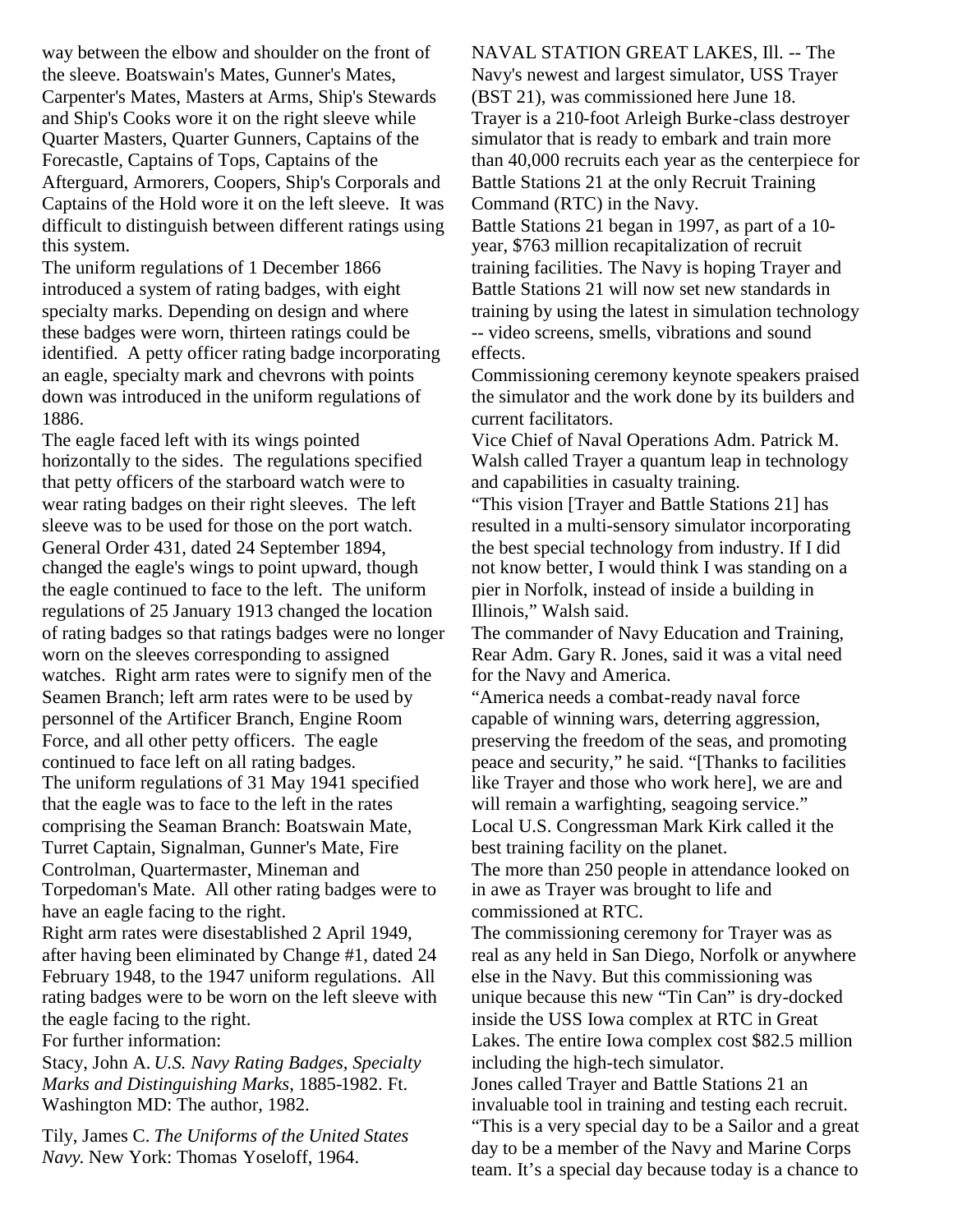

#### **Reunion News**

If you have information about a boat reunion that you want posted in the newsletter, please give me the details.

USS James K. Polk SSBN/SSN 645 All Crews Reunion - Thursday, July 19, 2007

All Crews July 19th - 22nd, 2007 at Circus Circus 500 N. Sierra St., Reno, NV. For Reservations call 800- 648-5010 (be sure to indicate that you are with the USS James K. Polk Veterans Association 2007 Reunion). Additional info at web site:

http://www.ussjameskpolk.com/reunion.htm Contact: Charlie Kotan reunion2007@ussjameskpolk.com

USS Baton Rouge Thursday, July 26, 2007 Sheraton Waterside, downtown Norfolk, VA. For reservations, 1-888-627-8042. Dinner will be Friday evening, picnic Saturday afternoon, ball game Saturday night. Memorial service early Sunday morning. Contact: Danis Lensch 757-249-8707 757-289-5915 baton689@aol.com

USS Spadefish - Thursday, July 26, 2007 Sheraton Waterside, downtown Norfolk, VA. For reservations, 1-888-627-8042. Contact: Danis Lensch 757- 249-8707 757-289-5915 baton689@aol.com

USS Indianapolis (SSN-697) - Friday, July 27, 2007. Indianapolis, IN Indianapolis website: www.697crew.com Contact: snjwalton@aol.com

#### **From the District Commander**

Charleston Base Members:

I have been busy the past month. The first weekend, I attended the Groton Base Holland Club Induction and the Eastern Region Conference in Groton, CT. In attendance were all District Commanders, ERD John Carcioppolo who hosted the conference with the National Commander, Tom Conlin, Holland Club Commander Bill Britt in attendance. The agenda was full of items that have direct interest in our bases. Issues of concern to Charleston Base Members:

• Holland Club: There has been plenty of dissent in the ranks about making members purchase their admission into the Holland Club. Some believe that we should honor these members once they have 50 years regardless of how long they have

honor the recruits that will use this great facility to become Sailors," Jones said. "These Sailors are what today is about. They are part of America's new 'Greatest Generation' –- a generation that sees the atrocities being done in the world, steps up and says, 'Not on my watch!'"

Trayer is the Navy's latest training tool and part of Battle Stations 21, a culmination of basic training and a recruit's last evolution in boot camp. Before recruits graduate from boot camp, they spend an entire night on board Trayer loading stores, getting underway, handling mooring lines, manning general quarter stations, stopping floods and combating shipboard fires. It is as close to being underway as a recruit can get before they receive orders to their first ship. It is also considered the final evaluation of a recruit's reactions in tight situations and a chance for the recruit to see how far they have come in their training.

One of the Trayer's facilitators, Chief Aviation Electronics Technician (AW/NAC) Tim McKinley called it a rite of passage from recruit to Sailor. McKinley said Trayer tests recruits on teamwork and basic skills needed when they report to their first ship.

"It's 12 hours of anything that can happen aboard a ship at sea from missile attacks that can cause fires to flooding caused by exploding undersea mines," said McKinley.

Battle Stations 21 also uses lessons learned from actual events, attacks and mishaps at sea. The 2000 terrorist attack on USS Cole (DDG 67) in Yemen, mine damage to USS Tripoli (LPH 10) in Desert Storm in 1990, and the missile attack to USS Stark (FFG 31) in the Persian Gulf in 1987 have all been incorporated into the training curriculum. The training also incorporates past and historic at-sea accidents, like the fire on board USS Forrestal (CV 59) during the Vietnam War in 1967. "I feel obviously very proud to be part of this

ceremony and having a hand in seeing Trayer and Battle Stations 21 come to fruition," said the former command master chief (CMC) of Cole, retired Command Master Chief James Parlier. Drawing on his own experience and the experiences of his former crew, Parlier was instrumental in putting together the training syllabus for Battle Stations 21 and helping design Trayer while he was the CMC of Naval Station Great Lakes.

"The designers and McHugh contractors and engineers of Trayer were very keen to listen to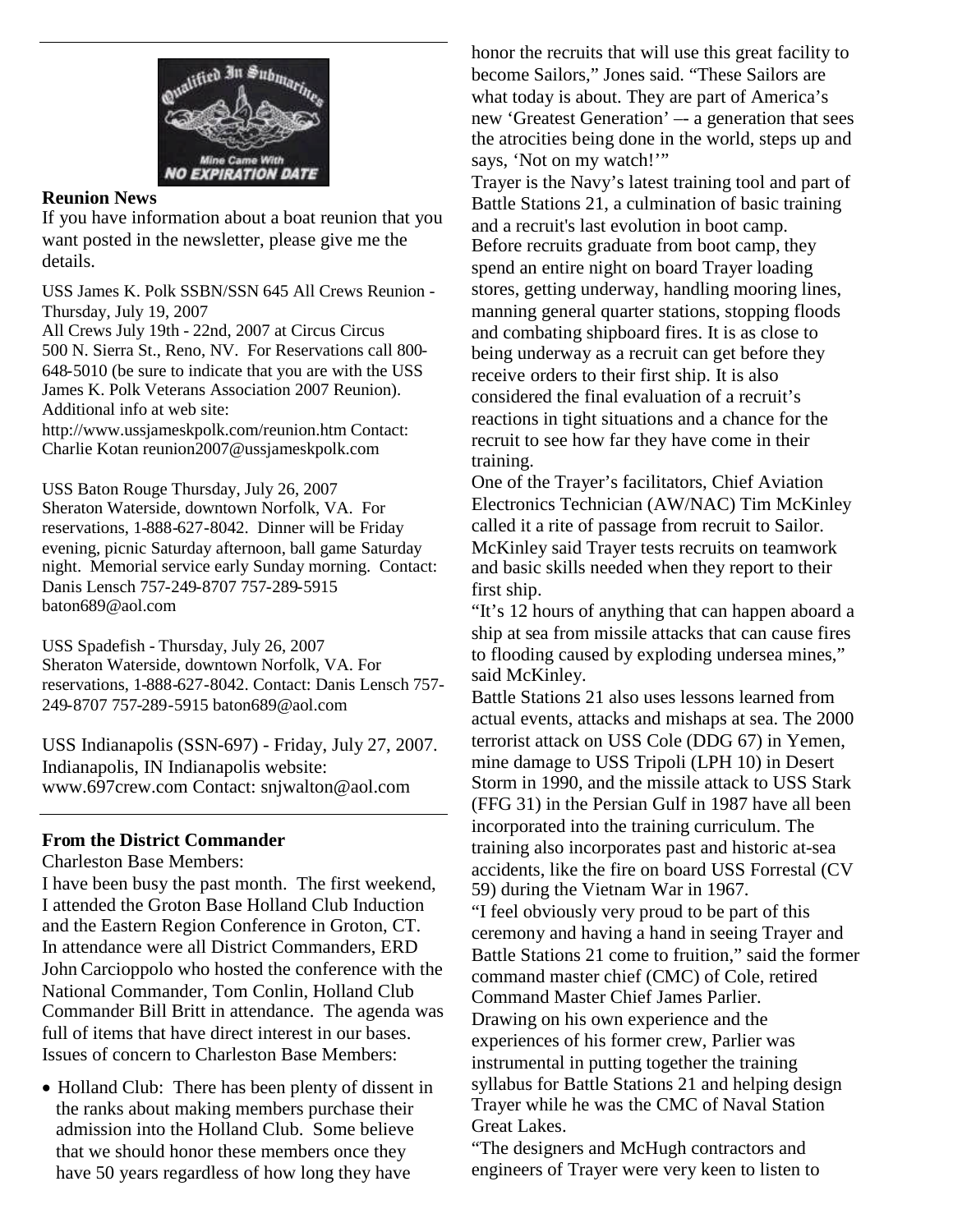been a member and regardless of if they are life or regular members. ED1 Commander stated that it is all about money. We want a \$100 from a 76 year old or older before we agreed to honor him with the HC.

National Commander said it is not about money it is about loyalty. They need to make a commitment to be a life member or pay dues for 5-years to show their loyalty before we induct them. According to the National Commander, even one shipmate who would receive this award without any loyalty is too much.

ED4 Commander voiced the lament of many that most people would not try to take advantage of us and for those that do, shame on them; but we should not let that deter us from following the creed and honoring those that served. ED1 Commander said that he thinks sometimes we let money get in the way of doing what is right. The more we talk about this, the more attention it will receive.

USS Ling Petition: NC brought everyone up to date on the Problem with the USS Ling Memorial and the petition that is designed to help keep the Ling in Hackensack.

USS Ling Memorial is in trouble in Hackensack, needs refurbish and the situation looks hopeless. One of the things that is staling the expulsion of the Ling from its current site is the \$6.5 Mil price tag for dredging.

ERD Election 2008: ERD John Carcioppolo will be seeking the position of National Commander and would like for DC's to do some homework and nominate candidates for ERD. He would like the candidate to come from the DC's, however is not required. I am not running!

The second weekend, I attended the USS Drum Reunion in Mobile, Alabama. WWII Drum Sailors have been having their reunion for over 35 years. The daughter of the first skipper attends and Admiral Renzcough was in attendance. He has been able to keep Drum in the news through various interviews and writings in Naval Institute Press. A Memorial Service was held on Saturday with tours of the Drum. The Drum is in fantastic shape as it sits high and dry on blocks. At the same time, I met with several members of Mobile Bay Base. Each time I meet with Mobile Bay Base Commander, he is always asking when Mobile will be getting their submarine back, CSS Hunley.

what I had to say about Cole and how Trayer should be built with similar scenarios and simulations," said Parlier. "Hopefully there will never again be a Cole incident or similar attack of one of our ships. If there is, the training received here on Trayer will make one heck of a difference." The destroyer simulator was designed by awardwinning Hollywood set designers and has state-ofthe-art special effects technology. There are scenes and flats on the pier that can be changed to make it look like the ship has pulled into a new port. Trayer also sits in a pool of more than 90,000 gallons of water and there is a lighting system to make it look day or night on the pier. All this scenery and Hollywood-style setting is the first thing the more than 80 recruits from each division see before boarding the destroyer for their "underway" time.

"You actually feel like you're coming down a pier, walking across the brow and boarding a ship. Then you feel like the ship is under attack and you have to fight the ship, stop the fires and flooding, to save the ship," McKinley said.

Trayer is outfitted inside and out with salvaged gauges, pipes and electrical gear from decommissioned ships. Inside, compartments are outfitted with berthing spaces, control rooms and the bridge. There are also special controlled areas where magazine spaces flood and compartments are engulfed in flames.

"It's so real that it stops me in my tracks," said Lt. Andrew Bond, officer in charge of Battle Stations 21. "If she had another side, she'd be ready for sea."

For the faux destroyer's facilitators, or ship's crew, the ceremony was exciting and as close to a real commissioning many of them have experienced. "I felt very privileged and honored to be part of the ceremony," said BST 21 facilitator, Ship's Serviceman 2nd (SW) Class Tanesha Reece. "It's absolutely amazing to see how this has actually come to life. I've been here since it was just a bunch of wooden boxes [in 2004] wondering how they were going to turn all that into something we can see today. It's also pretty amazing knowing that we can now use Trayer to give and teach recruits a basic knowledge of seeing and working on a real ship."

Many of the facilitators and Trayer "plankowners" said Battle Stations 21 in the destroyer will now train recruits with more real life shipboard scenarios.

Jerry Stout, ERD4

"We'll now be able to give these new Sailors a